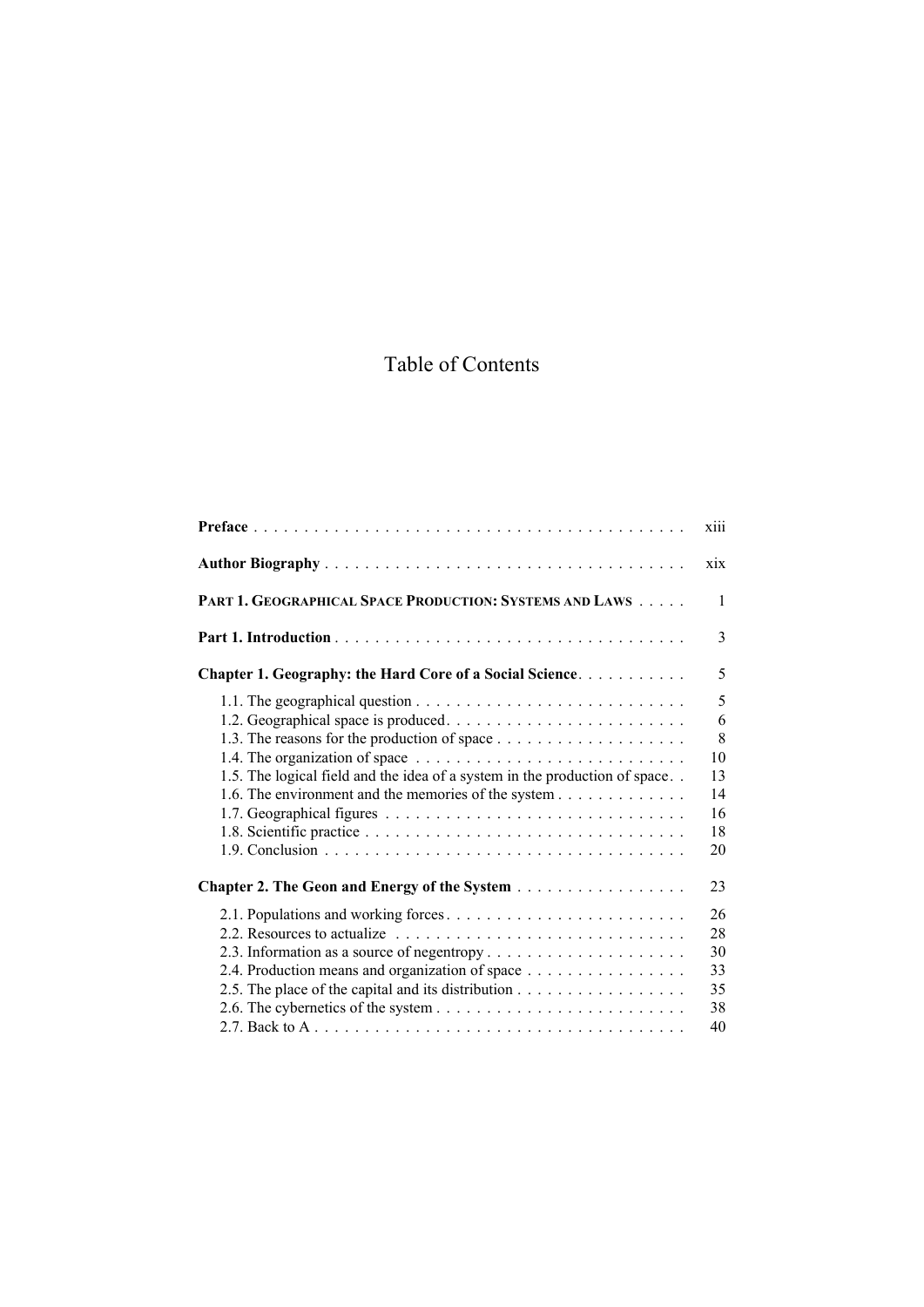vi Sustainable Geography

| Chapter 3. Geographical Fields as the Environment of Places                                                                           | 43                                                 |
|---------------------------------------------------------------------------------------------------------------------------------------|----------------------------------------------------|
|                                                                                                                                       | 44<br>45<br>46<br>47<br>49                         |
| Chapter 4. Laws of Geographical Space Production                                                                                      | 51                                                 |
|                                                                                                                                       | 52<br>53<br>57                                     |
|                                                                                                                                       | 59                                                 |
| 5.4. The represented distance: isolation and entrenchment.                                                                            | 59<br>61<br>63<br>65<br>67<br>$70\,$               |
|                                                                                                                                       | 73                                                 |
|                                                                                                                                       | 75                                                 |
|                                                                                                                                       | 77                                                 |
| 6.5. Three examples of discontinuities in the geomorphological processes.<br>6.5.3. The erosion of soils in the Terrefort Toulousain. | 77<br>79<br>79<br>84<br>86<br>89<br>89<br>89<br>90 |
|                                                                                                                                       | 93                                                 |
|                                                                                                                                       | 94<br>96<br>99<br>102                              |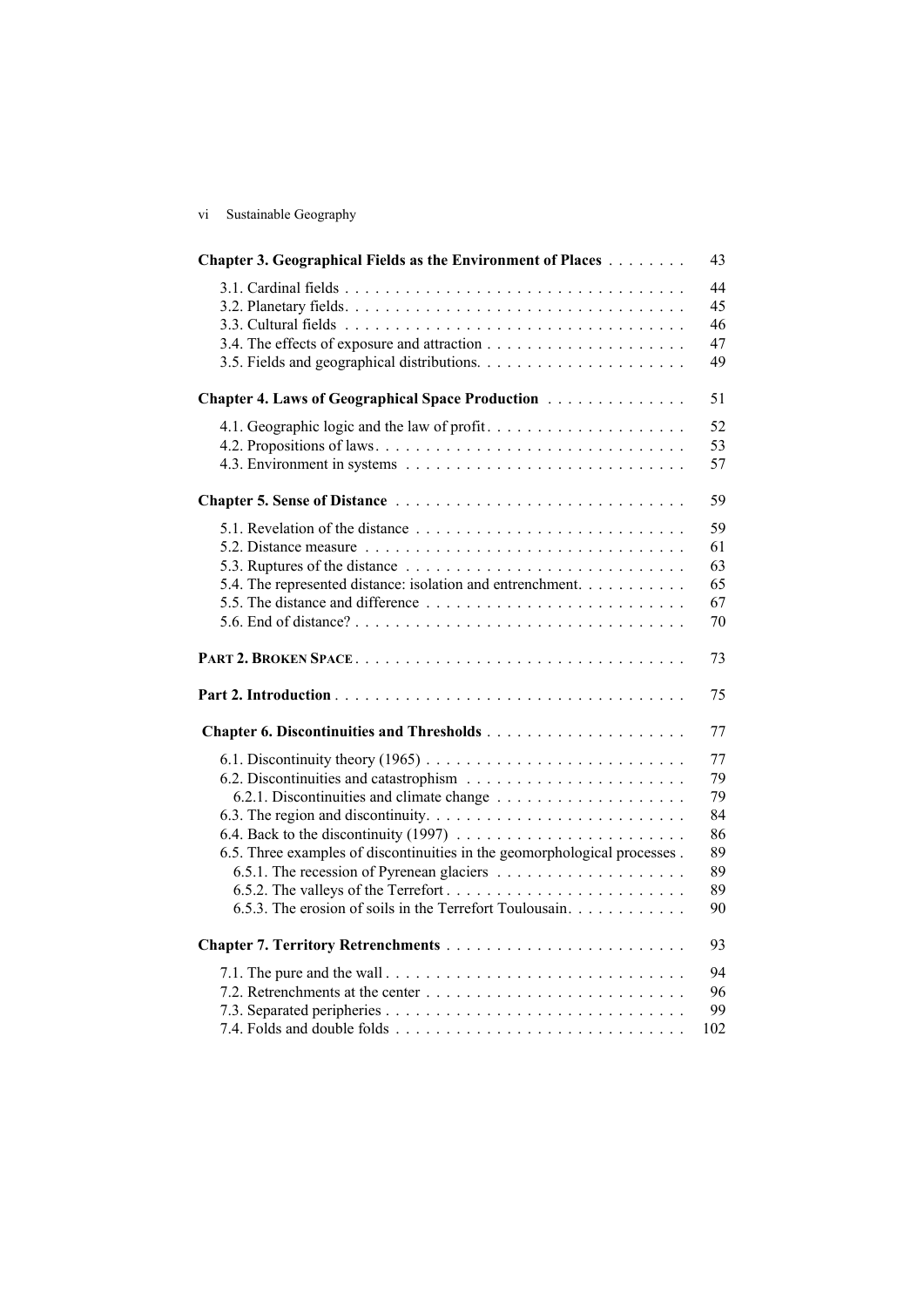|                                                                                                                                                                                                                                                                 | 104                                                                                                          |
|-----------------------------------------------------------------------------------------------------------------------------------------------------------------------------------------------------------------------------------------------------------------|--------------------------------------------------------------------------------------------------------------|
|                                                                                                                                                                                                                                                                 | 107                                                                                                          |
|                                                                                                                                                                                                                                                                 | 107<br>108                                                                                                   |
| <b>Chapter 9. Free Zones in the International Division of Labor Actual</b>                                                                                                                                                                                      | 117                                                                                                          |
| 9.2. The complexity of the concept of international division of labor<br>9.3. The free zones: simplicity of speech, complexity of the roles<br>9.5. Territories without frankness, buccaneering territories                                                     | 117<br>119<br>119<br>121<br>122                                                                              |
| Chapter 10. Geography of the Gulag Archipelago                                                                                                                                                                                                                  | 125                                                                                                          |
| 10.2.1. Diffusion of the system and development of the Archipelago<br>10.4.1. Branches of activity and large regions.<br>10.4.3. Women's and children's work $\dots \dots \dots \dots \dots \dots \dots \dots$<br>10.4.4. Society and culture: social education | 126<br>127<br>128<br>130<br>131<br>133<br>133<br>136<br>140<br>142<br>142<br>144<br>147<br>148<br>152<br>153 |
| Chapter 11. Geography of Migrations or the Antiworld in Spate                                                                                                                                                                                                   | 155                                                                                                          |
| 11.2. Wanderings of insecurity, fracture of Mediterraneans<br>11.3. Migrations systems: nomadism or wandering                                                                                                                                                   | 156<br>158<br>160<br>161                                                                                     |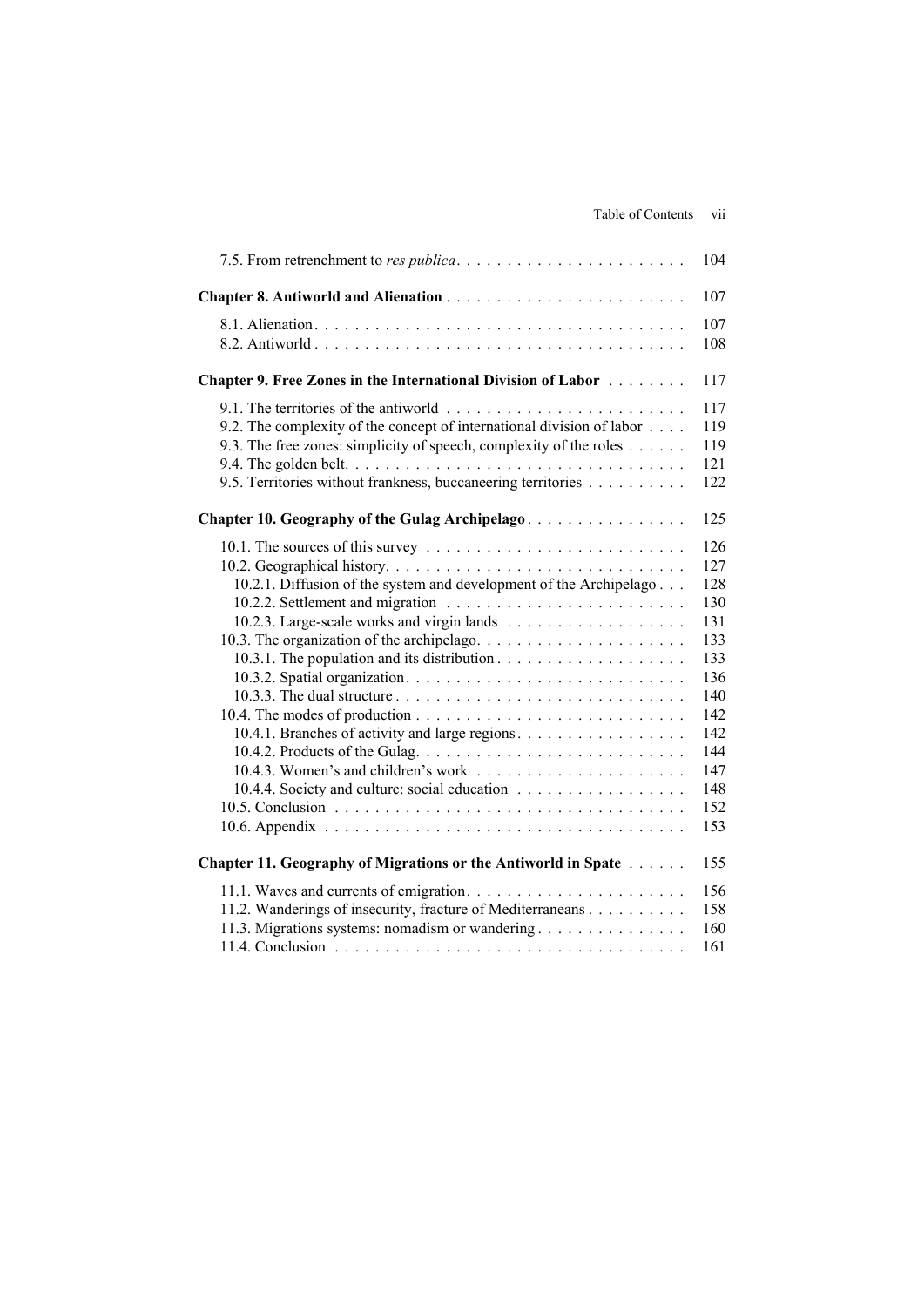viii Sustainable Geography

|                                                              | 163                                                         |
|--------------------------------------------------------------|-------------------------------------------------------------|
|                                                              | 165                                                         |
| Chapter 12. Building Models for Spatial Analysis             | 167                                                         |
| 12.3. The syntax of choremes or the linguistics of geography | 168<br>168<br>169<br>170<br>172<br>176<br>178<br>181<br>183 |
| 12.3.5. Conclusion: this and all other woods.                | 183<br>184<br>185<br>186<br>188                             |
| Chapter 13. Model Maps and Choremes                          | 191                                                         |
|                                                              | 191<br>192<br>194<br>195<br>198<br>199                      |
| Chapter 14. Models in Geography?A Sense to Research          | 201                                                         |
| 14.3. From theoretical practice to necessary hypotheses      | 202<br>205<br>208<br>210<br>214                             |
| Chapter 15. Mediterranean Models                             | 217                                                         |
|                                                              | 218<br>218<br>219<br>220<br>221                             |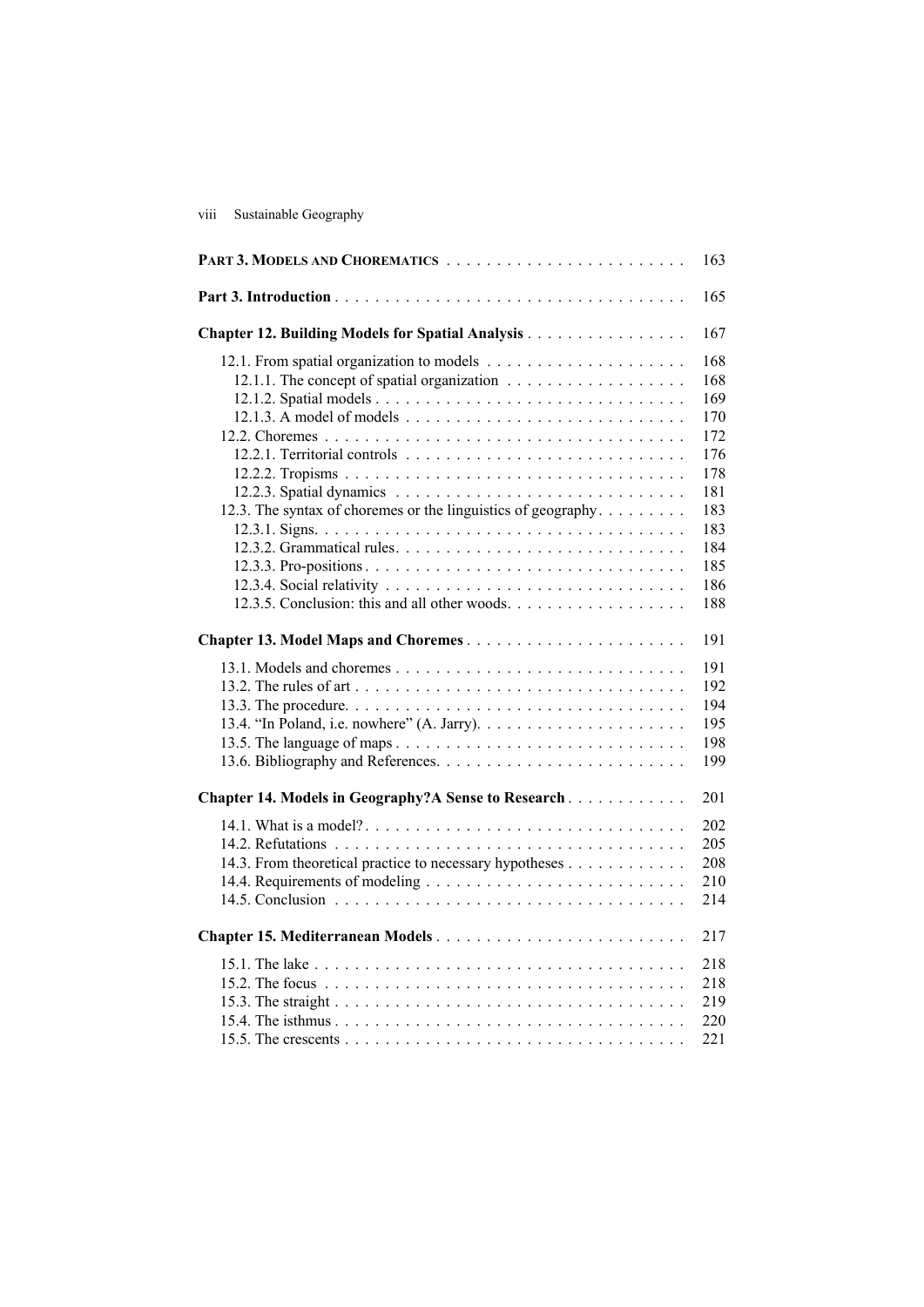## Table of Contents ix

|                                                                                                                                                                                                                                           | 221<br>221                                    |
|-------------------------------------------------------------------------------------------------------------------------------------------------------------------------------------------------------------------------------------------|-----------------------------------------------|
| Chapter 16. The Aquitaine Region as a Corner                                                                                                                                                                                              | 223                                           |
|                                                                                                                                                                                                                                           | 223<br>226<br>229<br>231<br>234               |
| Chapter 17. Structural Dynamic of the City of Tours (France).                                                                                                                                                                             | 239                                           |
| 17.1. Administrative center of a province on a Paris radius<br>17.3. The metropolization and the network star                                                                                                                             | 241<br>243<br>244<br>248                      |
| <b>Chapter 18. Analysis and Representation of Spatial Organizations: A Few</b>                                                                                                                                                            | 253                                           |
|                                                                                                                                                                                                                                           | 253<br>263<br>263                             |
| PART 4. SCALES OF GLOBALIZATION AND MOVING EUROPE                                                                                                                                                                                         | 267                                           |
|                                                                                                                                                                                                                                           | 269                                           |
| Chapter 19. Ways, Forms, and Figures of Globalization                                                                                                                                                                                     | 271                                           |
|                                                                                                                                                                                                                                           | 272<br>273<br>275<br>277<br>280<br>282<br>283 |
| Chapter 20. Aspects of Globalization: the Diamond Revolution                                                                                                                                                                              | 287                                           |
| 20.1. The De Beers empire: a heritage of British imperialism.<br>20.1.2. A very unique product, an imperial desire<br>20.2. After globalization by monopoly, polycentric globalization<br>20.2.1. The discovery of the synthetic diamond. | 287<br>287<br>289<br>291<br>291               |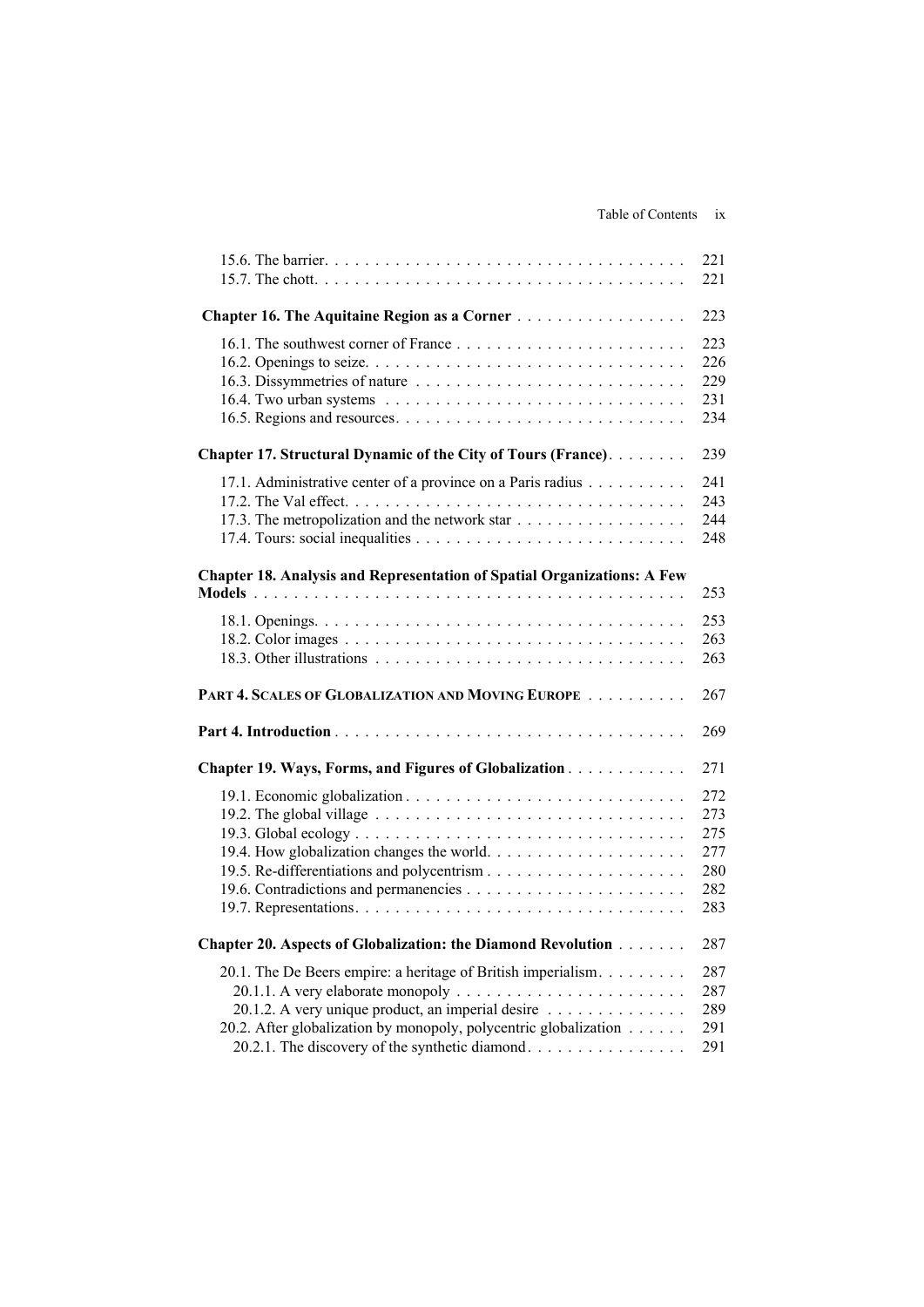## x Sustainable Geography

| 20.2.2. The new cutting and decision centers                     | 292 |
|------------------------------------------------------------------|-----|
|                                                                  | 293 |
|                                                                  | 294 |
|                                                                  | 295 |
|                                                                  | 295 |
| 20.2.7. The smell of blood and the search for purity             | 296 |
| 20.3. Rupture and uncertainties at the turn of the millennium    | 296 |
|                                                                  | 297 |
|                                                                  | 297 |
| Chapter 21. European Fields and Mainlines                        | 299 |
|                                                                  | 299 |
|                                                                  | 301 |
|                                                                  | 302 |
|                                                                  | 304 |
| 21.5. Centralities, barriers and new found solidarities          | 306 |
|                                                                  | 308 |
|                                                                  | 308 |
| Chapter 22. Transnational Urban Systems in Europe: Towards a New |     |
|                                                                  | 311 |
|                                                                  | 313 |
| 22.2. Can transnational city systems help Europe?                | 315 |
|                                                                  | 322 |
|                                                                  | 325 |
| PART 5. GEOGRAPHY INTO THE CITY PROSPECTS                        | 333 |
|                                                                  | 335 |
|                                                                  |     |
|                                                                  | 337 |
|                                                                  | 337 |
|                                                                  | 338 |
|                                                                  | 339 |
|                                                                  | 340 |
|                                                                  | 341 |
|                                                                  | 342 |
|                                                                  | 343 |
|                                                                  | 343 |
|                                                                  |     |